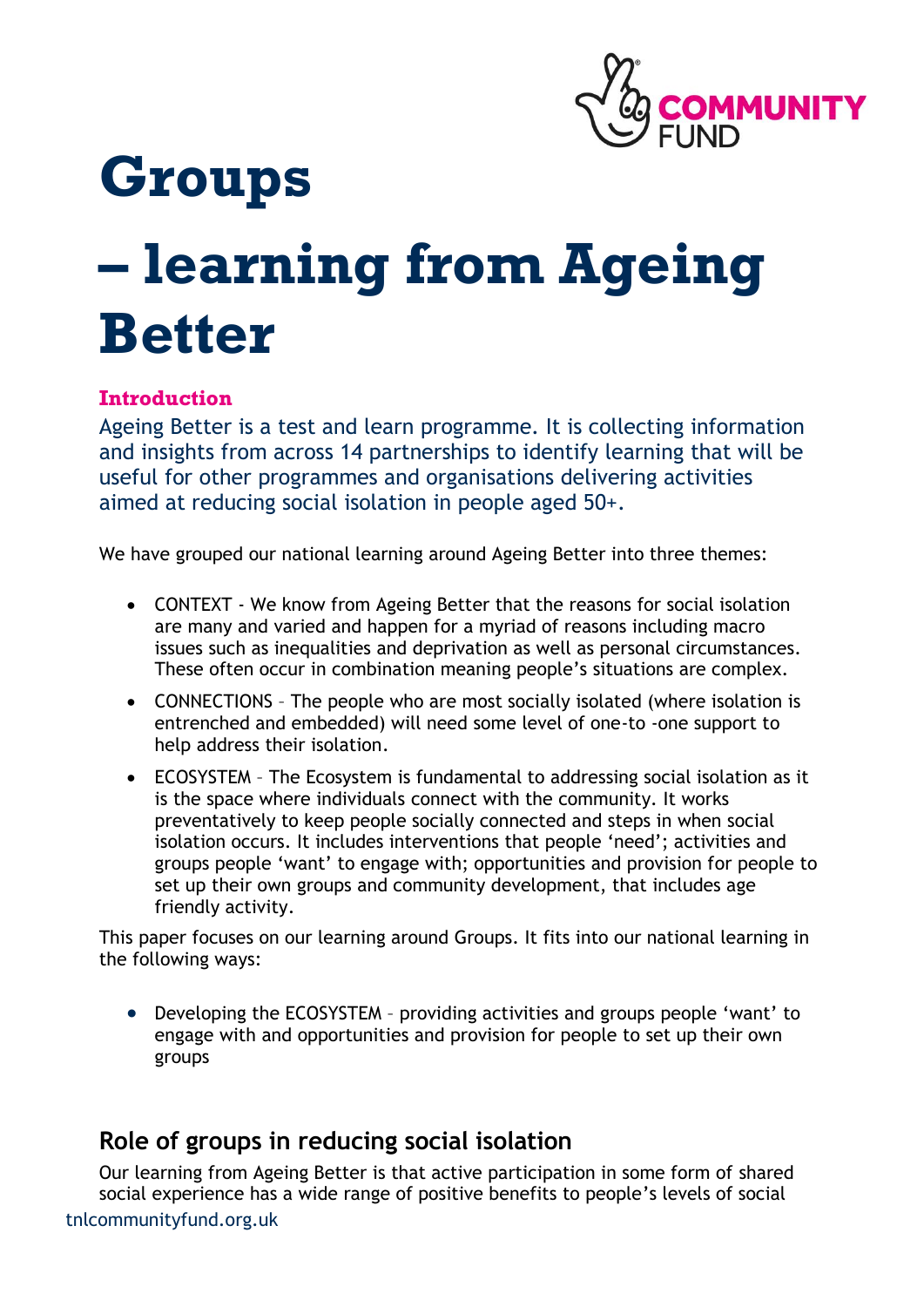isolation, loneliness and overall wellbeing.

We have referenced in many of our learning reports the important role which groups play. We have found that people who are part of a group(s) can be "buffered" against some of the risk factors for social isolation. In addition, we have also found that groups are an important exit route and "connection" into other things for people who are being supported to manage their own social isolation and loneliness. Being a member of and feeling part of a group provides people with some resilience when they experience one or more further risk factors for social isolation such as bereavement, ill health etc.,

Groups do this by providing people with an opportunity for regular social connection as well as a sense of purpose. This can be by providing structure (a regular event) to their day or week or by providing people with something positive and focussed to do and engage with. Groups work in many different ways to help reduce people's individual levels of social isolation as well as helping to prevent social isolation happening in the first place.

People frequently comment that attending groups face-to-face enables them to get out of their home, meet new people, socialise and not be alone. Increased social contact in a friendly environment helps them to feel less isolated and encourages them to go out again as a result. Developing and running groups that people actually want to attend, however, is crucial. The activity provided by or in a group can be a "hook" to encourage participation.

Groups can have a wide range of different foci and purpose. They can bring people together to share food, to discuss or engage in a shared interest or a shared life experience (e.g. being a carer) or they can be informal arrangements that bring people together over a cup of tea.

Some people are attracted to groups that offer an opportunity to socialise. However, our learning is that this isn't usually the "hook" for older men to join groups and that they are more likely to be interested in pursuing a particular interest, pastime or helping out with particular tasks. We have also learnt that whatever the focus of the group it is important to make space and time for people to simply chat to one another - providing an environment within which natural friendships can develop.

Across Ageing Better we have, broadly speaking, worked and supported three types of activity around groups:

- 1. Supporting people aged 50+ to establish their own group.
- 2. Providing support to existing groups to make their group more stable, open to new members, or more welcoming to a wider range of people.
- 3. Setting up new groups (with paid staff support) that respond to need/s in the local community.

Regardless of their focus or specialism all groups benefit from people aged 50+ being active leaders in the design, management and organisation of the activity.

**Key Message:** Groups have an important role to play in both the prevention of social isolation and loneliness and as an exit route and connection to other things as people become less socially isolated and lonely. Groups have an important role in providing social connection but also in providing people with a structure and purpose. All groups benefit from people aged 50+ playing an active role within them.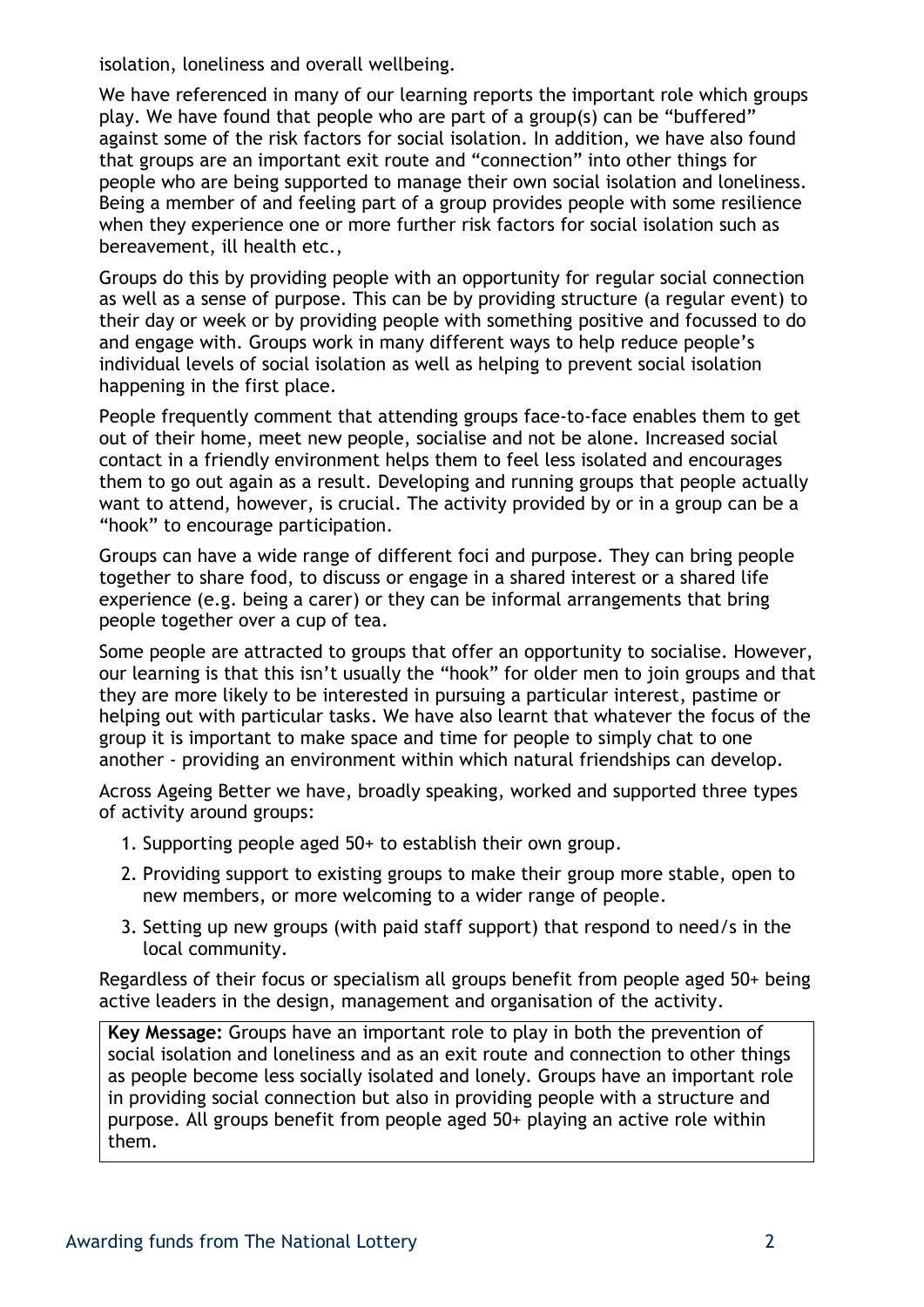#### **Groups and the support they need**

Ageing Better aims to learn about and address social isolation in communities and a substantial amount of resource has gone into developing different types of groups. We fully recognise that many groups operate without support and are fully run and managed by the community. However, our learning also highlights the importance and need for some input from paid staff to get groups started, to support groups to grow and sometimes to run and manage them.

Ageing Better has also specifically focused on people aged 50+ who are socially isolated. Our learning is that for groups to be effective and meaningful, especially for socially isolated older people, they need a skilled facilitator. Although some groups are able to find this in a volunteer, they will often need training and support and there is an ongoing role for paid staff to support people with more complex needs to attend groups.

Groups need different support when they are setting up and when they are growing (throughout their lifecycle) and we set out our learning below.

#### **Establishing and supporting groups**

#### *Volunteer led groups*

Through Ageing Better funding, areas have been able to provide resource to develop volunteer led groups.

Some areas, such as Ageing Well Torbay, have taken a pure Asset Based Community Development approach to developing groups. In this model a paid community worker, nurtures a person's idea or skill, often leading to the development of an informal group. Over time this could be supported to develop into a more formal group.

In other areas, such as Age Better in Sheffield, small pots of funding and paid support were made available to people to help establish their own groups. In other cases, such as Time to Shine (Leeds), people aged 50+ identified a gap in the local community and worked with a local organisation and their paid staff, to help establish something in the community, responding to that need or gap.

We found a wide variety of different people could be supported to start groups. This includes people aged 50+ who have a wide range of expertise from their personal and/or professional lives which they could apply when establishing their own volunteer led groups. With support from Ageing Better they have been encouraged and supported to take part in and often then lead groups. Here the support will often have been around the practical elements of establishing and running a group such as where they can look for funding, active listening or skills development.

Ageing Better has also been able to support people over a much longer period than many programmes can. This has been key as we know social isolation and loneliness impacts on people's levels of self confidence and esteem. This ability to work with people experiencing social isolation and loneliness over a longer period of time, working in a person centred way and developing a relationship built on trust has been a key piece of learning throughout Ageing Better and very much applies to our learning around groups. The longevity of the support on offer through Ageing Better means people have been able to take more time in building up an individual's level of self-confidence before taking on leadership or other roles within a group.

A key insight from our learning is that when developing groups they will often start slowly. There may be several weeks with only a small number of people taking part. We have heard that it is important to "keep the faith" at this stage allowing time for the group to develop and gain traction.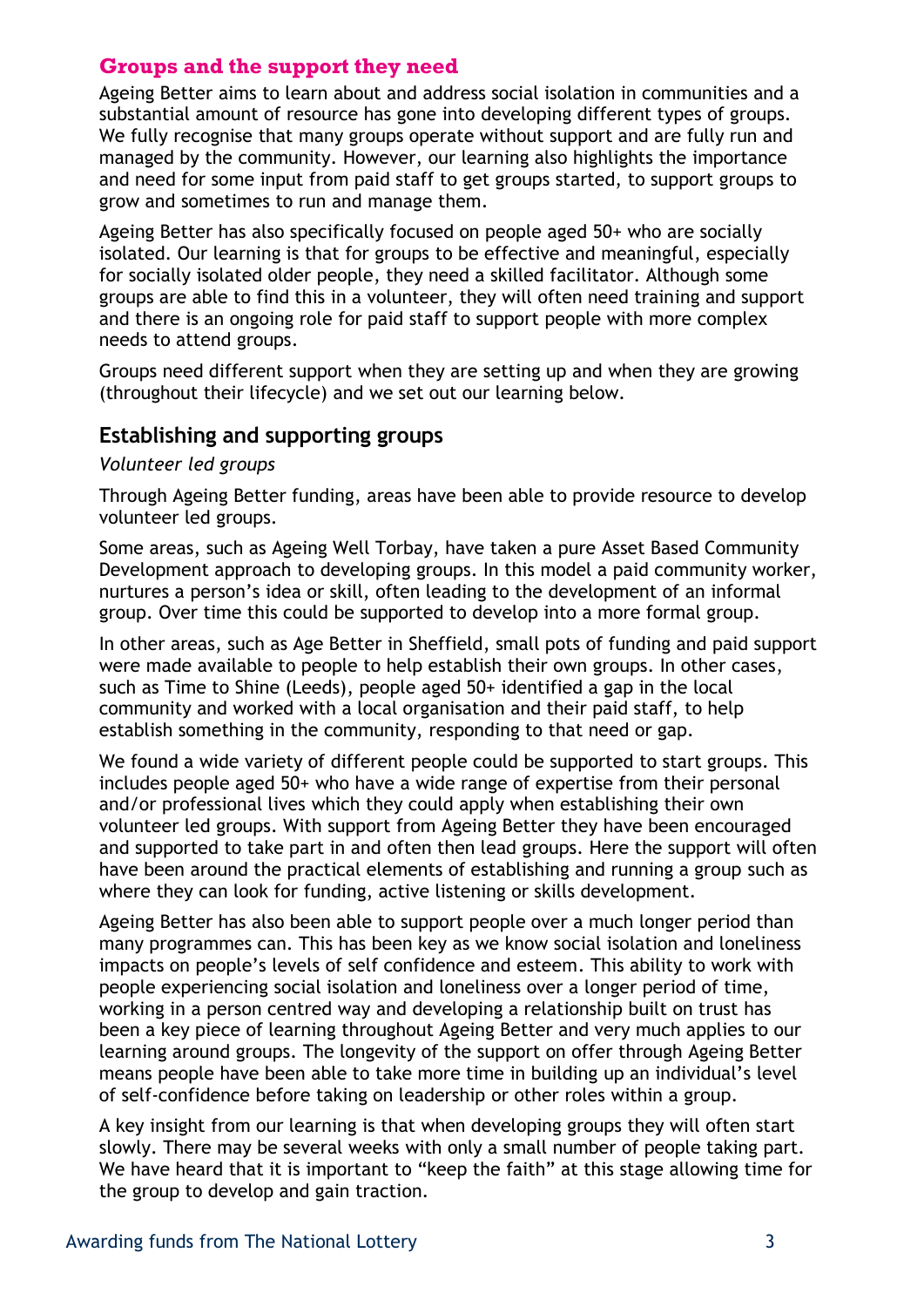As a group becomes more established, they may have a range of potential practical support requirements. This can include support to become a constituted group or help with informal advice and support. Often there is a need to be able to check the rules with someone or see whether its ok to do something e.g. for example sharing phone numbers with each other. Our learning from Ageing Better is that a group at this stage of development benefits from a clear point of contact where they can gain the advice they need. This point of connection also means groups can be linked into wider support structures for example advice on how to apply for funding, constitute or specific training such as using Social Media.

We also found support could be helpful when navigating contact with other organisations. Often, Ageing Better groups are established or connected to reach people who may be "target" groups for other bodies. This can mean they want to use the group to further their own agenda. Although in many cases this can be mutually beneficial for both the group and the agency, the group may need support to say "no" sometimes or to negotiate the most appropriate time for outside agencies to attend.

#### *Groups led and organised by paid staff*

Although, as we have already mentioned, all groups benefit from involving their members in decision making, there is an important role for groups that are led and managed by paid staff.

Groups led by paid staff can often manage more complex referrals and can provide support to people with more complex needs. This is particularly important when considering referrals from social prescribing projects or from adult social care. This professional input also allows an assessment of a person's needs to be made when joining a group.

Across Ageing Better we found some groups and their members e.g. carers or people living with dementia benefited from the opportunity to connect regularly with people in a similar situation. But they had so many other demands on their time and resources that they valued and benefited from the opportunity to be able to "just" attend without the added pressure of running or organising the sessions themselves.

**Key Message:** Groups can be started by volunteers or by paid staff. Anyone can be supported to start a group but the longevity of Ageing Better means socially isolated people could be supported over a longer period to develop their confidence and skills. A range of practical support is needed for groups as they establish. There is an important role for groups organised and run by paid staff as they allow more complex referrals and a reach to people who do not have time to volunteer.

#### **Growing groups and making people feel welcome**

Once groups are established they often need support to grow. Although some volunteer led groups will have a stable membership, most groups benefit from new members and growing or expanding their membership.

#### *Marketing and promotion*

Throughout the Ageing Better Programme we have learnt how important the use of language is and the impact that the "wrong" terms can have. This is equally true in work linked to groups.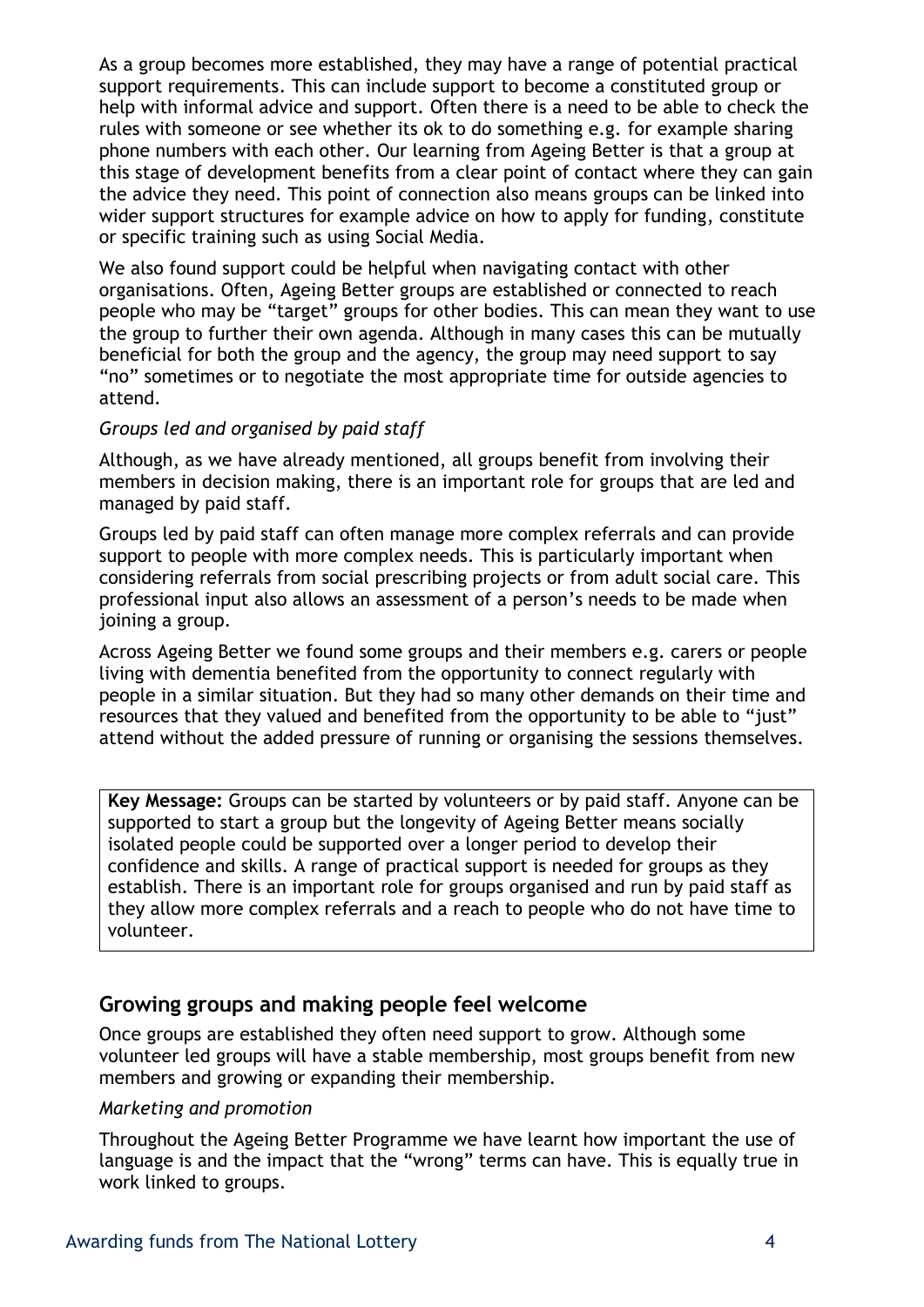It is important to use positive language when marketing and promoting groups as well as in promoting the benefits of the activity, such as making new friends and learning new things. Many people don't see themselves as 'old' or may be reluctant to admit they are isolated. People might be put off joining if the group or activity is advertised as for 'older' people or has the aim of reducing loneliness. Many areas have learnt to try and avoid jargon and words that suggest groups or activity are for people who may be struggling.

We have also learnt that when trying to encourage people to get involved, words like 'volunteer' may also be off-putting for some people, as this suggests a regular commitment or hard work, when what is needed might be more informal, flexible and enjoyable.

#### *Making people feel welcome*

We have learnt how important building relationships are, of taking the time to get to know an individual and being person centred. Building a personal element into developing a group is important - making sure people feel that they are cared for, listened to and that activities and groups are interested in them as an individual. This can be particularly important if people perceive or encounter "cliques" at groups which can make them feel excluded.

All of the Ageing Better areas have identified the importance of providing a warm welcome in order to have successful groups. Research by Ageing Better in Camden found the level of welcome in community groups impacted on older people's wellbeing, both in the short and long term, as well as on their attendance – older people will stop attending groups they perceive as unwelcoming. To address this they identified a range of factors that are fundamental to creating a welcoming atmosphere in community activities. These include meeting and greeting, introductions, seating arrangements, opportunities for social interaction and relationship building, fostering a sense of community and various communication strategies. They have also developed a specific training package and support offer that encourages this warm welcome.

#### *Group facilitator*

A further key learning from Ageing Better is the important role the facilitator plays in making the group a success and in helping groups to grow and welcome new members. In this context the facilitator is the formal or informal position leading the group. The facilitator can be paid or unpaid and the role can also be split across several different people, but the "facilitator" plays a critical role in helping groups to be successful.

For many the idea of attending a group is nerve wracking and many find reasons not to attend as the fear can be overwhelming. When an individual attends a group and has a positive experience they can flourish, develop friendships and feel a connection to the community. If the experience is a negative one however, and the individual feels unwelcome or excluded this is likely to put them off attending this or other groups in the future. Creating a warm welcome is a particularly critical responsibility for facilitators. This responsibility needs to be enabled through appropriate resourcing and training.

A welcoming approach needs to be built into activity design – to allow opportunities for social interaction within the session itself or at the start or end. Facilitators should be able to spend time with individuals and participants need to have time to talk together either during or after an activity.

Facilitators need to manage group dynamics in order to allow friendships to form,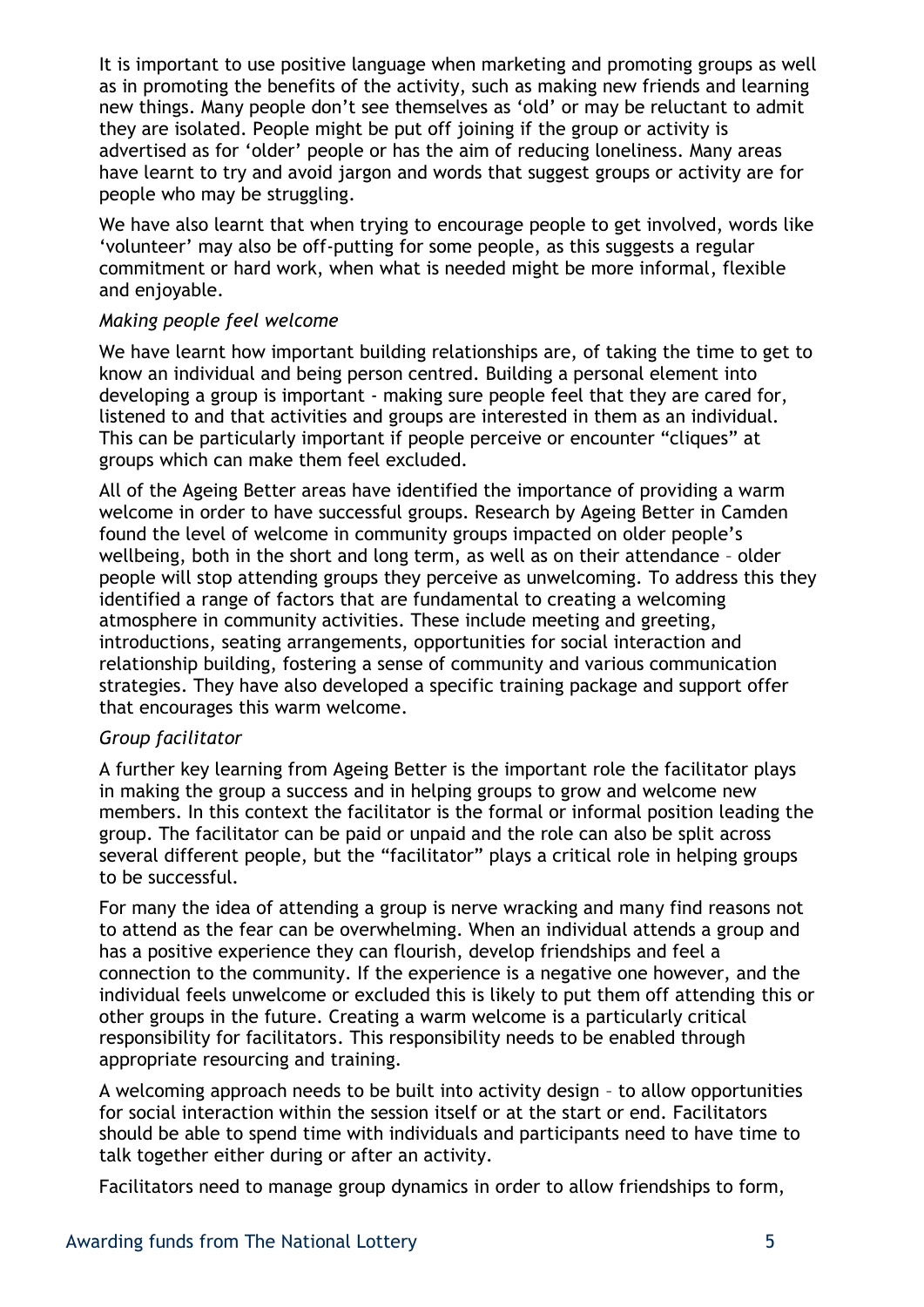encourage attendance, but also to ensure new people are able to join without feeling excluded from those already established relationships. Strategies include: encouraging inclusion; making extra effort with unfriendly individuals, adjusting seating arrangements, and reiterating and/or formalising the ethos of being welcoming.

A facilitator needs to have a range of skills including a sense of humour, a positive attitude and a warm, caring, non-judgemental and encouraging personality. Ideally they have good people skills and help make people feel good about themselves throughout the session. This is key to supporting people want to be a member and remain part of a group. Across the groups established through Ageing Better, we kept hearing about the vital importance of making people feel welcomed and supporting them to integrate into the group. Running supportive and welcoming groups requires ongoing work and commitment including regular reviews to assess whether the group continues to be open and friendly.

Being neutral is also a key criterion – older people who had experienced conflict with others in groups reported the importance of impartiality. They appreciated facilitators who do not show favouritism and who tried to engage with everyone in the same way.

**Key Message:** Attracting new group members and encouraging existing members to support the group often requires careful use of language to attract and engage people. Making people feel welcome is a key part to supporting people to attend initially and continue to attend sessions. A group facilitator plays a critical role in helping the group function well.

## **Digital Groups and Hybrid delivery**

Covid-19 fundamentally changed how some groups are delivered. Some groups shifted to a solely digital offer and there is now a clearly evolving hybrid model of delivery. Our 'Delivering Digital Projects' learning report provides more insight around the practical elements of digital delivery.

Hybrid delivery includes delivering activities and projects across multiple platforms, including face-to-face, telephone and digital. It covers those projects and activities that offer a combination of these approaches. For example, offering a programme of yoga or keep fit activities face-to-face or online. It also includes activities or projects that use a variety of different tools to connect with people. For example, a social prescribing project that offers people the opportunity to connect initially via face-to-face or telephone.

There are a number of additional reasons for maintaining a range of delivery methods on a longer-term basis. These include:

- The need to maintain flexibility in order to be able to quickly respond to any future Covid related restrictions.
- The need to be able to provide the flexibility to allow people to continue to engage with groups and activities despite fluctuating health.
- The emerging insight about how many people welcome the potential to plan to have face-to-face activity during the summer but then move to online delivery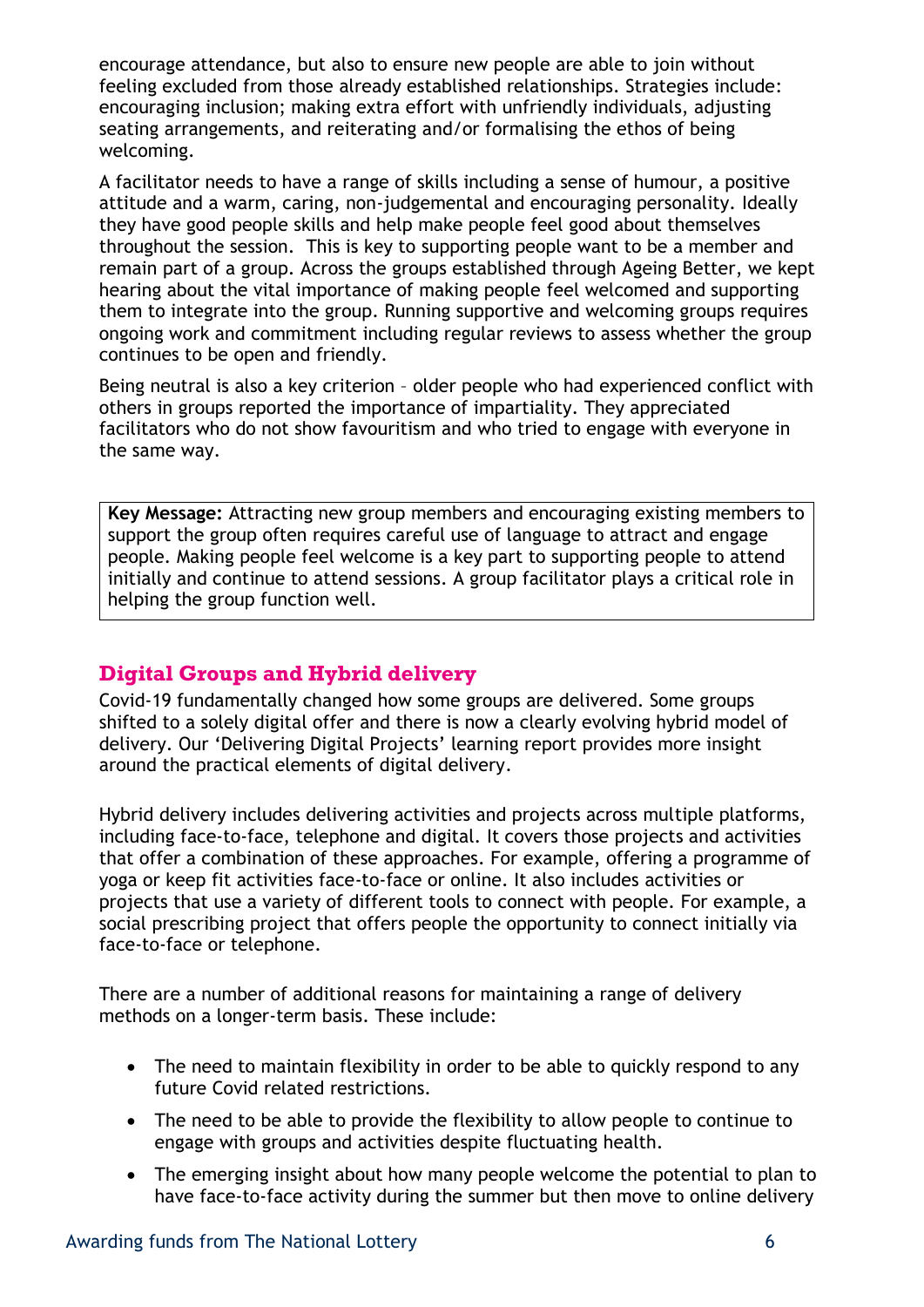during the winter months.

• The importance of maintaining the digital skills that many older people have developed during the pandemic – maintaining some online activities will mean that these skills don't disappear but can be maintained and further supported.

## **Embracing the difference of digital delivery**

Digital groups will be different from face to face groups and subsequently the experience they offer people will also be different. Online offers a type of social interaction requiring different skills, focus and approach. The most successful digital delivery doesn't just try to replicate what is offered in face to face sessions. The difference needs to be acknowledged and embraced by organisations/groups so that the digital activity can then be judged on its own merits and applied where it provides the greatest potential.

This means looking at it as a different medium - not as "simply" moving a class or group online. There is a wider spectrum of support needs and organisational requirements to consider including ensuring that people have the right kit and the right on-going support for them to use it as well as also thinking about the best way to organise and facilitate an activity online.

Co-production has been a key principle within Ageing Better but projects found that when first introducing and supporting people to access digital sessions or opportunities it was more helpful to start in a more directive way with an initial narrow range of options from which people could select. This then allows people to gain more confidence more quickly. Being too optimistic and opening the door to the huge opportunities presented by technology initially can, for many be overwhelming and lead to decision paralysis.

Running effective online groups requires both a facilitator or chair and someone to look after the technical side. It therefore needs to be remembered and acknowledged by organisations and commissioners looking to deliver effective digital activities to this demographic that such delivery does not necessarily mean "cheaper".

#### *Telephone groups*

"Phone in" groups play an important role. They are a vital means for those people who are unable or unwilling to go online to still benefit from meaningful connections with others via the phone. These groups may provide a stepping stone to support members to move into the online world but it is important to recognise that telephone groups offer members something equally valuable in themselves for those who use them to connect.

Most of the telephone groups use the format of participants phoning in. Many people are confident with doing this, but it does mean that it is not accessible for everyone e.g. it usually involves inputting a pin/access code, which some people may find tricky. In some cases, the facilitator will 'phone out' to the participant so that all they need to do is answer the phone. This makes it more accessible but whether this is possible depends on the phone system being used as well as the size of the group.

The maximum optimum size for a telephone group seems to be 4 or 5 so as to ensure people aren't talking over each other. We also found that phone groups might need to be shorter than online groups, as it can be uncomfortable to hold the phone to your ear for a long period of time.

## **Practicalities to consider when running telephone or online groups**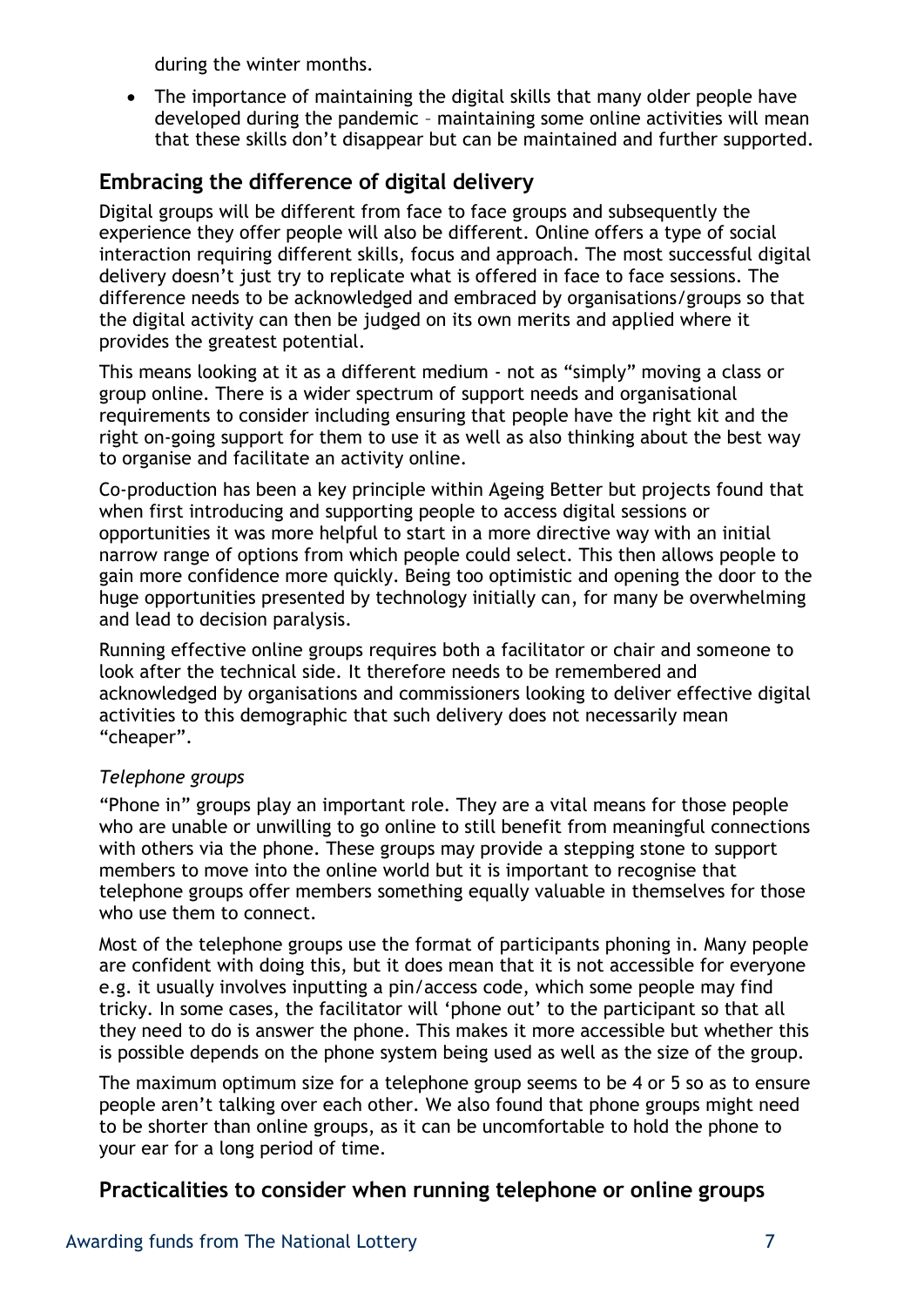There are some specific considerations to consider when running groups that include a telephone or digital element. These include:

- Create opportunities for informal social interaction at the start and end of a session whether face to face or online. Additional ways to develop the social interaction and connectedness include setting up WhatsApp or Facebook groups alongside activities so that people can chat between sessions.
- Have a "getting to know you" session for telephone groups particularly important due to the lack of body language and other visual clues.
- Continue to look at creating a warm welcome for participants many of the principles continue to be adaptable for online and telephone groups.
- Think local for many online Ageing Better activities and groups keeping the sessions and activities authentically local remains important. This links back to earlier learning around having a hook, base or point of shared interest for people. This is an important part of helping people to connect with each other through their local areas for example by being able to discuss local landmarks and shops etc.
- Utilise the opportunities online provides for wider connection and greater choice - digital platforms also play an important role in helping dispersed groups to connect. The range of online activities increases the chance of there being a group that an individual wants to be part of and connect with.
- Continue to use a wide range of tools and techniques to reach people. These include non-digital tools, such as printed newsletters, directing people to digital opportunities as well as social media. Social media can be very useful as a way for family and friends to access to link people to opportunities.
- Provide a technology "lead" or facilitator Online groups require the facilitator role to effectively cover two elements, that of the traditional facilitator and that of the technology organiser. The facilitator helps spark social interactions in the group. The technology lead helps organise the technology but also keeps participants aware of digital privacy and online safety. They can also help manage break out rooms or provide the one to one support a person may need to get online or if they lose connection during the session etc., Having two facilitators can be particularly beneficial in running a successful online group, allowing one person to manage the technology and any issues arising whilst the other can focus on the group. It also provides a back-up in case one of the facilitators experiences internet problems themselves on the day.
- Support the facilitator to adapt to the needs of online groups. The facilitator helps to set the group's culture as well as its rules and expectations. In the online environment these include etiquette around "muting", rules on speaking in the group, what to do if people lose internet connection and use of names before speaking.
- Support people to engage with the session Taking part in a digital session requires people to feel supported so that they are able to not only contribute but equally to be an active listener and allow others to speak. People experiencing loneliness can, when they join a group often either say very little or be the participant who is speaking all the time and both behaviours can be a challenge when facilitating a group online.
- Think about group numbers groups of 8 to 12 people seem to be the optimum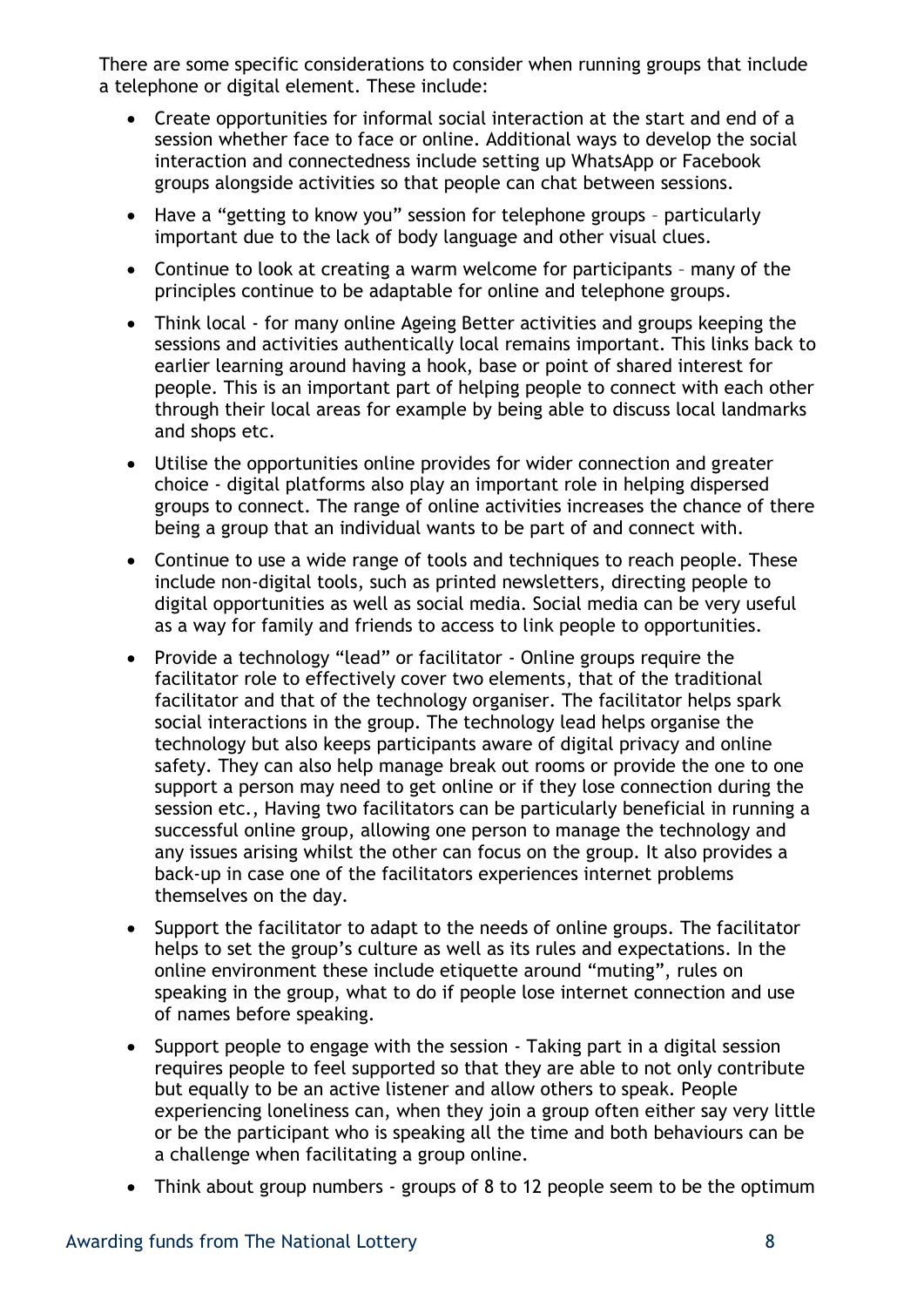size, although numbers can be larger if the session is more of a talk or presentation.

#### **Practical considerations for all groups**

Our learning also identified a range of practical considerations to have in place when supporting and growing groups. This includes both face to face, digital and hybrid delivery.

- **The growth of groups needs to be managed carefully** We found it was unhelpful if a group was suddenly flooded with new members as it could be damaging to the existing group dynamic. There was considerable benefit in a slow and steady rise in group members. Some groups also have a natural size to them and supporting groups to say no to new members was sometimes needed as much as supporting groups to be open to new members. This applies equally to digital groups. An influx of new members means it can be difficult for some of the important social connections to be made.
- **Providing drop-in or welcome sessions can help new members attend for the first time** - Drop-in or welcome sessions for new members can provide a stepping stone to existing groups and can help reduce some barriers. We also identified that groups with a clear purpose and target audience work well e.g. bereavement, carers support as there is a shared purpose and understanding of members' needs. This common bond can be beneficial and encourage openness and empathy – attending can be a stepping stone and provide an opportunity to develop bonds with others in a safe environment. Small groups have enabled individuals to build confidence, recognise their own strengths and rediscover their ability to make conversation.
- **Groups are not there to provide a "sitting" service** It is important for all stakeholders working with people aged 50+ to recognise that groups are not designed to provide a "sitting" function i.e. to look after and care for people. This is not to say people with additional needs will not be welcomed in groups, rather it is important for wider partners, particularly those referring people to the group (such as Link Workers) to understand the role of any particular group and its capacity.
- **Some groups are not open to new members** Although the aim is that all groups will be welcoming to all – there will be times when an established group is working effectively for its membership but is not "open" to new members. This needs to be identified and acknowledged and where possible a new group formed for new members to join.
- **Successful groups involve group members in decision making** Older people at the heart of decision-making is a key ethos within Ageing Better. Successful groups involve their members in running them. Active involvement helps to build a sense of community and friendship among those attending. This helps to create a stronger, more resilient group, with a greater chance of it continuing and being sustainable. It is important to take the time to speak to people to find out how they wish to be involved and to match this with what they can offer. Small and larger groups have worked well when all participants are able to shape and contribute to their development. This can be as simple as asking people for a theme for the next discussion or to shape a plan of activities. Skilled and sensitive workers and volunteers can help harness the contribution of those who may feel they have little to contribute. We have also found within Ageing Better that volunteers are often recruited from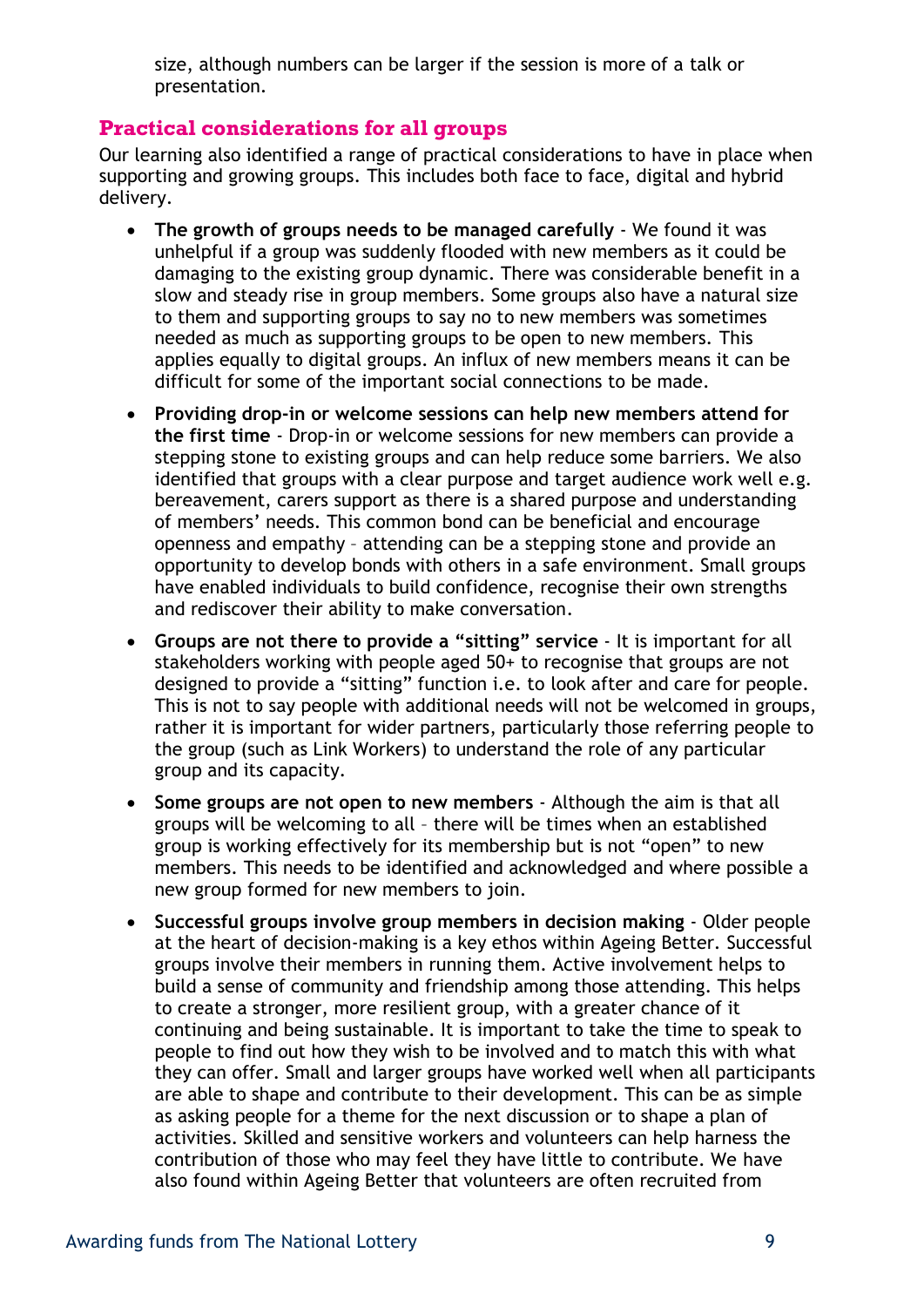previous participants who have been encouraged to value and identify their own skills.

- **Contributions to running a group can be different** Remember that people are different and there are lots of ways in which people can contribute to making the activity or group a success – this includes bringing food to share, welcoming newcomers, making refreshments as well as sharing ideas, skills and talents. There are a range of elements needed in making a group successful and these will also appeal to different people – such as finding a suitable venue, organising refreshments, handling money or arranging speakers or tutors. Having a range of people with different skills is an advantage. Be clear on the roles and expectations of volunteers and ask them to help you, creating new roles as required.
- **Sharing roles and responsibilities within a group can improve its sustainability** – Over-reliance on one or two individuals can be a reason for some groups being unable to continue. When these individuals can no longer take on the same level of responsibility (e.g. because of changes in interests or life circumstances) then others in the group are often unwilling to step up, sometimes because they have seen the level of responsibility that it can involve. A group which shares roles and responsibilities amongst its members is more likely to be sustainable in the longer-term.
- **Reciprocity can extend beyond helping out at the group** We have learnt the vital importance of reciprocity, being able to 'give something back' and its role in helping people to feel valued. Think about how a group contributes to the community or good causes, for example, some craft groups make articles that are sold to raise money for charity and gardening groups help to make community spaces more attractive.
- **Some groups will only work if they start at a particular time of year** Start groups at the right time of year. For example, starting groups that make use of the outdoors often worked better when established in spring. We also found some groups could be seasonal, taking place over the winter when less outdoor activity was available.
- **The timing of a group can impact attendance** Think about how long and how often your group will meet. Activities need to be long enough for people to feel attending is worthwhile, but not so long that it is seen as a chore. We found it important to avoid timing activities so that people have to travel during rush hour or when free bus travel is not available.
- **Regular groups work better than one off events** Groups that meet regularly tend to be more successful in tackling social isolation than one-off events. But we found groups could effectively use trips and celebrations (such as Christmas lunches) as a way to encourage new members to join and to help generate new friendships.
- **Think about the people attending and what their barriers to attending might be** - For some older people getting out of the front door is one of the biggest hurdles to overcoming loneliness. This might be due to safety concerns, lack of confidence in doing something new, cost or mobility difficulties. We found it important for groups to think about how these issues could be overcome during the planning phase. The location of your activity is important. Some people may be prepared to travel, so links with public transport are important, but many often prefer to attend activities locally and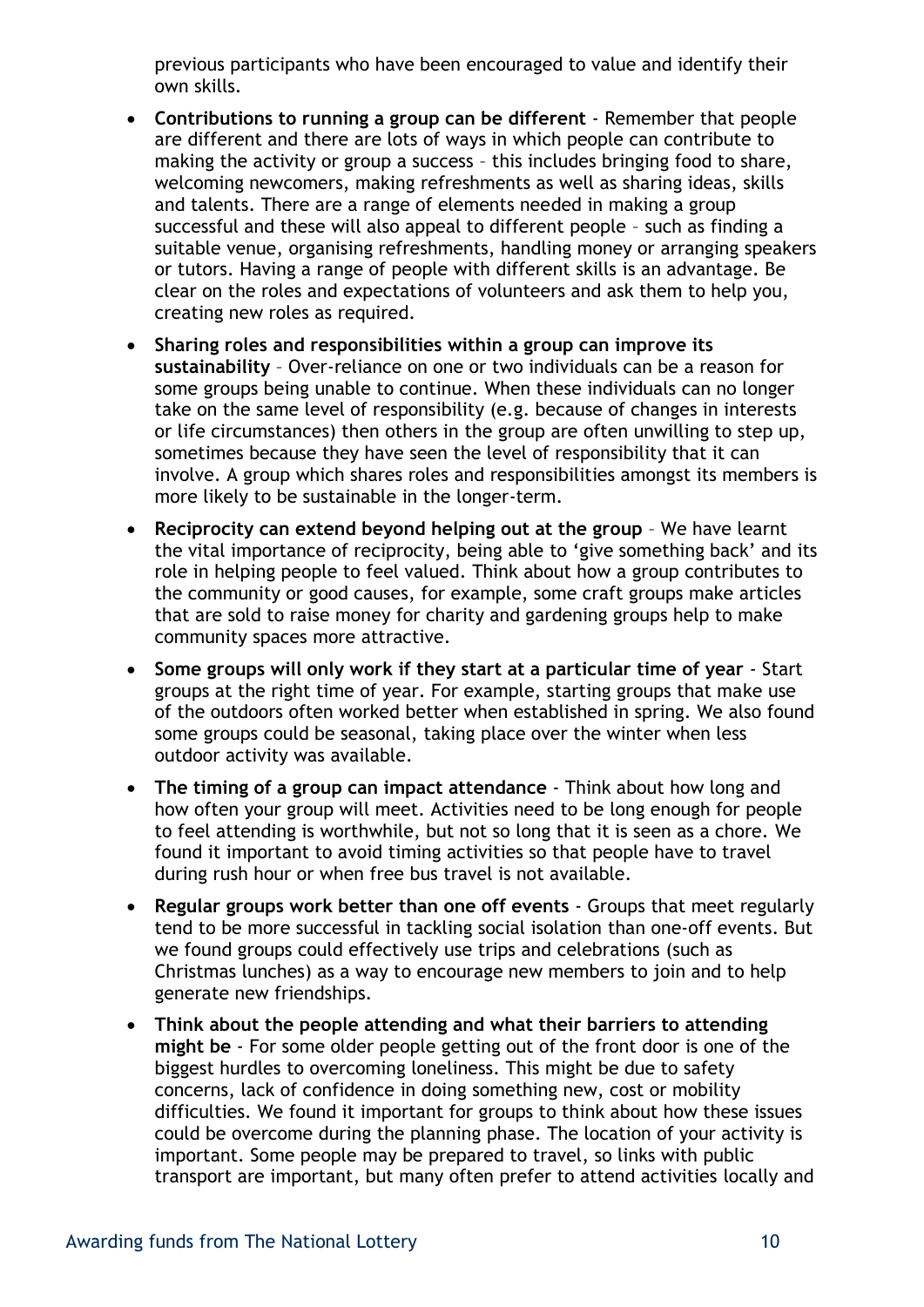within walking distance. If transport is necessary, we found it useful to see whether members could travel together e.g. using a trusted taxi service that sees people to their door. We also found it was important to be flexible about your venue. Groups don't always need a formal meeting room (which you may need to pay for); some work well in an informal setting such as a local café.

- **Think inclusivity** consider some of the broader barriers there may be to wider attendance. This may include a venue's disabled access, availability of toilets as well as how people attending with a visual or hearing impairment will be included. It also includes considering whether it represents a safe space for LGBT+ or other marginalised communities<sup>1</sup>.
- **Only run groups weekly or monthly** Finally we found groups worked best when they were either weekly or monthly. Any other frequency was confusing for everyone involved!

#### **Further information**

- Ageing Better national learning Delivering Digital projects [Role of food in building connections & relationships](https://www.tnlcommunityfund.org.uk/media/documents/ageing-better/Ageing-Better-Role-of-Food-in-Building-Connections-and-Relationships.pdf?mtime=20210909104358&focal=none) [Telephone befriending](https://www.tnlcommunityfund.org.uk/media/documents/ageing-better/Ageing-Better-Telephone-befriending.pdf?mtime=20210616091812&focal=none) [Use of language](https://www.tnlcommunityfund.org.uk/media/documents/ageing-better/Ageing_better_Use_of_language.pdf?mtime=20200812094847&focal=none) [Index to Ageing Better national learning reports](https://www.tnlcommunityfund.org.uk/media/documents/ageing-better/Ageing-Better-National-Learning-report.pdf?mtime=20210820101220&focal=none)
- Age Better Bristol [Making your project more accessible & inclusive](http://bristolageingbetter.org.uk/userfiles/files/Accessibility%20and%20Inclusivity(3).pdf) [Engaging older people with sight loss, hearing loss, dual sensory loss or](http://bristolageingbetter.org.uk/userfiles/files/Inclusive%20Communities%20-%20Engaging%20older%20people%20with%20sight%20loss%2C%20hearing%20loss%2C%20dual%20sensory%20loss%20or%20experience%20of%20substance%20misuse.pdf)  [experience of substance misuse](http://bristolageingbetter.org.uk/userfiles/files/Inclusive%20Communities%20-%20Engaging%20older%20people%20with%20sight%20loss%2C%20hearing%20loss%2C%20dual%20sensory%20loss%20or%20experience%20of%20substance%20misuse.pdf) [What has the Bristol Support Hub for Older People learnt about online and](http://bristolageingbetter.org.uk/userfiles/files/Learning%20report%20-%20Online%20and%20telephone%20group%20activities.pdf)  [group activities](http://bristolageingbetter.org.uk/userfiles/files/Learning%20report%20-%20Online%20and%20telephone%20group%20activities.pdf) [Using technology to reach and engage with people aged 50+](http://bristolageingbetter.org.uk/userfiles/files/BAB%20Learning%20Report_%20Technology.pdf)
- Age Better in Birmingham Staying Connected [Guidance for AB groups in](https://www.ageingbetterinbirmingham.co.uk/media/attachments/2020/09/24/ab-guidance-sep-2020-v1.pdf)  [adapting to Covid-19](https://www.ageingbetterinbirmingham.co.uk/media/attachments/2020/09/24/ab-guidance-sep-2020-v1.pdf) [Maintaining social connections with older people remotely](https://www.ageingbetterinbirmingham.co.uk/media/attachments/2020/06/09/birmingham-ageing-better-learning-maintaining-social-connections-2020.pdf) [Tackling social isolation and loneliness in older people -](https://www.ageingbetterinbirmingham.co.uk/media/attachments/2019/04/24/top-tips-for-a-successful-activity.pdf) Top Tips for a [successful activity](https://www.ageingbetterinbirmingham.co.uk/media/attachments/2019/04/24/top-tips-for-a-successful-activity.pdf)
- Ageing Better in Camden [Like a whole big family-](https://bit.ly/32CSEa4) what makes groups